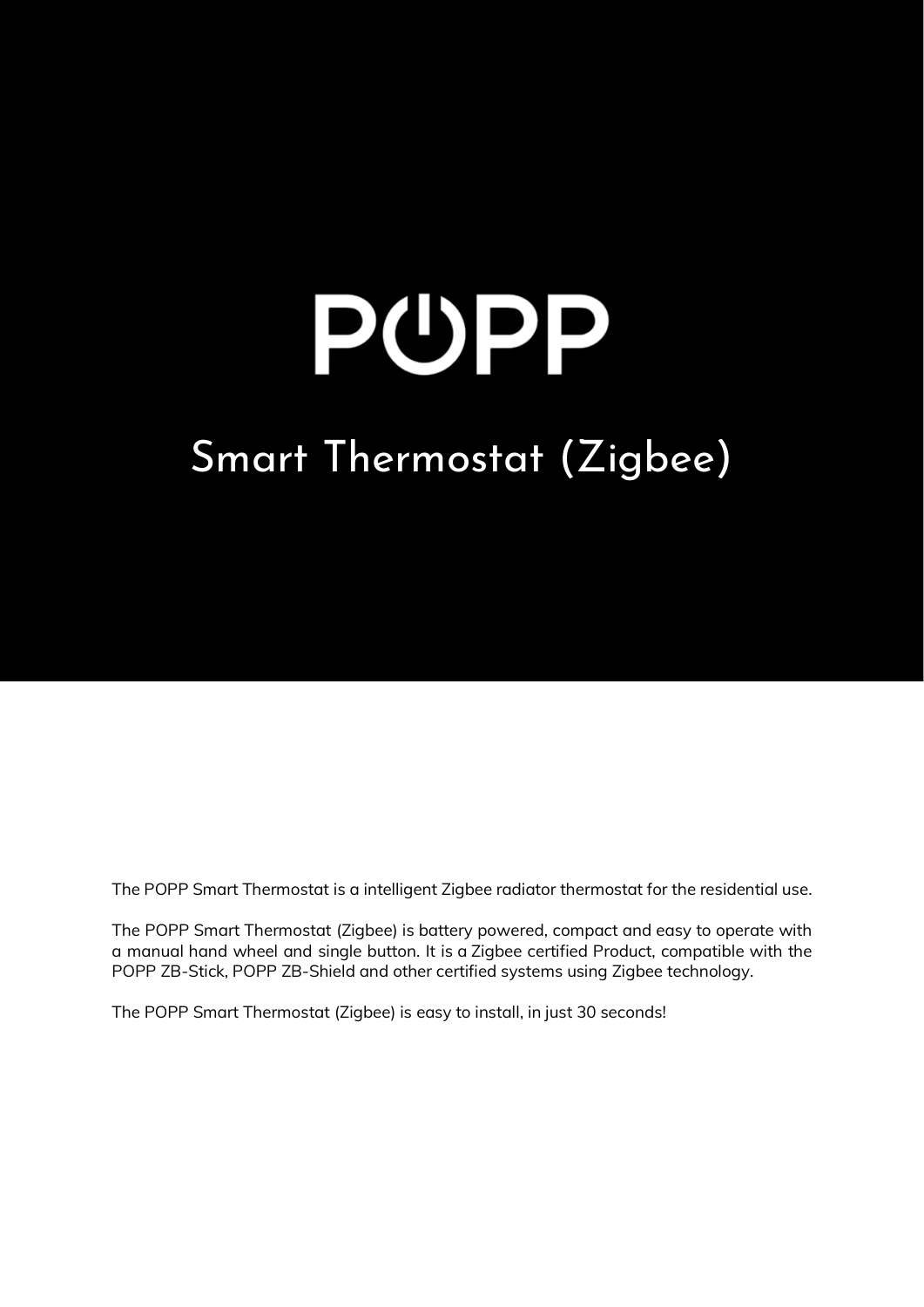### **Features**

- Programming and control via a Zigbee gateway
- Energy savings
- Easy to install and to operate (also manually operated)
- The Open-window detection
- In-build temperature sensor
- Low noise
- PID precise temperature control
- Adaptive learning
- Easy-to-read LCD display
- Display rotation 180 degrees
- Min./max. temperature range
- Child lock function
- Frost protection function
- Valve training function
- Illuminated display
- Battery lifetime up to 2 years
- Visual warning of low battery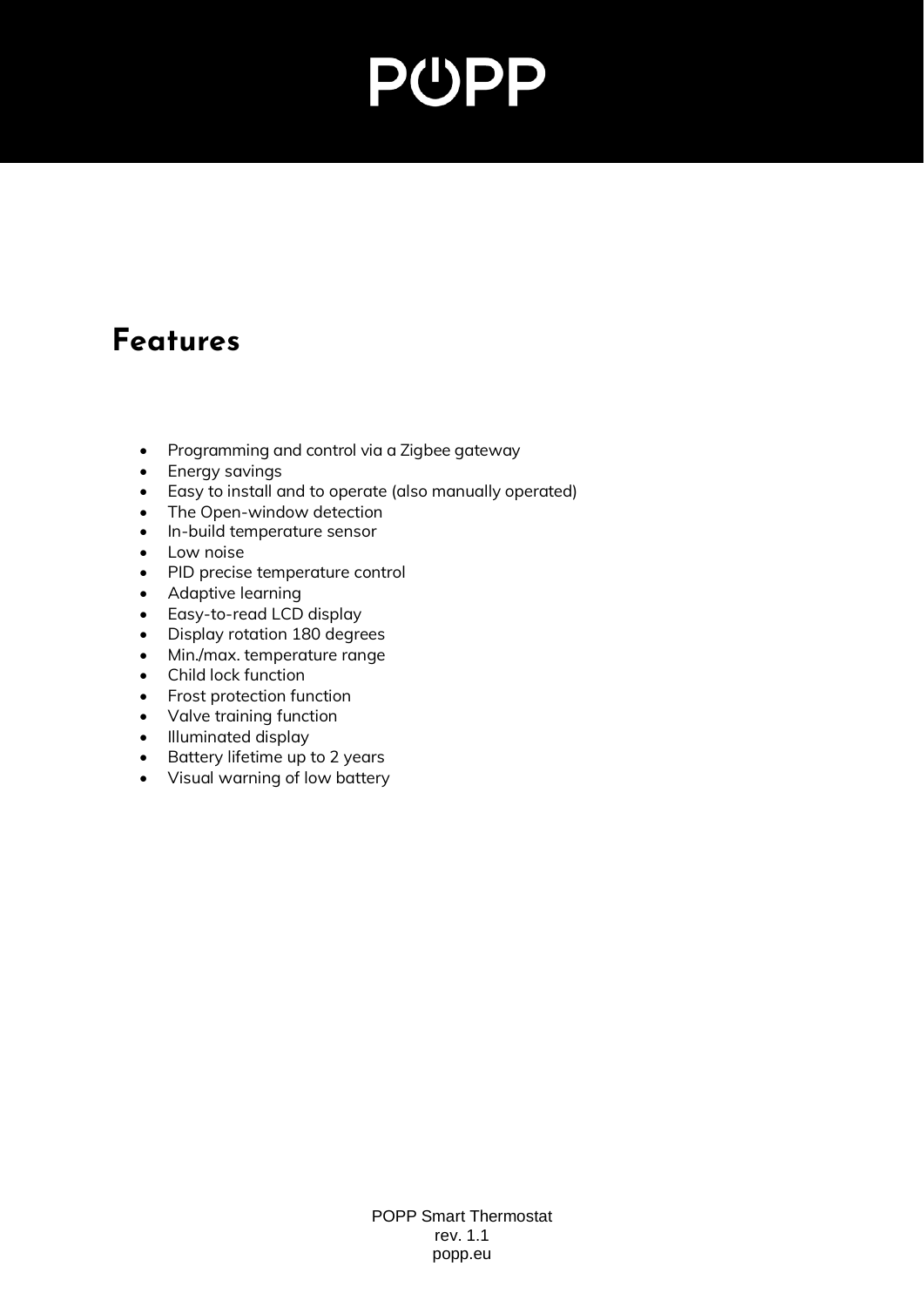#### Installation of the POPP Smart Thermostat (Zigbee)

1. Start to identify the valve by comparing the shape of the valve body with the red lines and mount the right adapter.



The following adapters are included in the scope of delivery. The other adapters in the overview can be purchased separately. Adapter code number can be found below each adapter illustration.

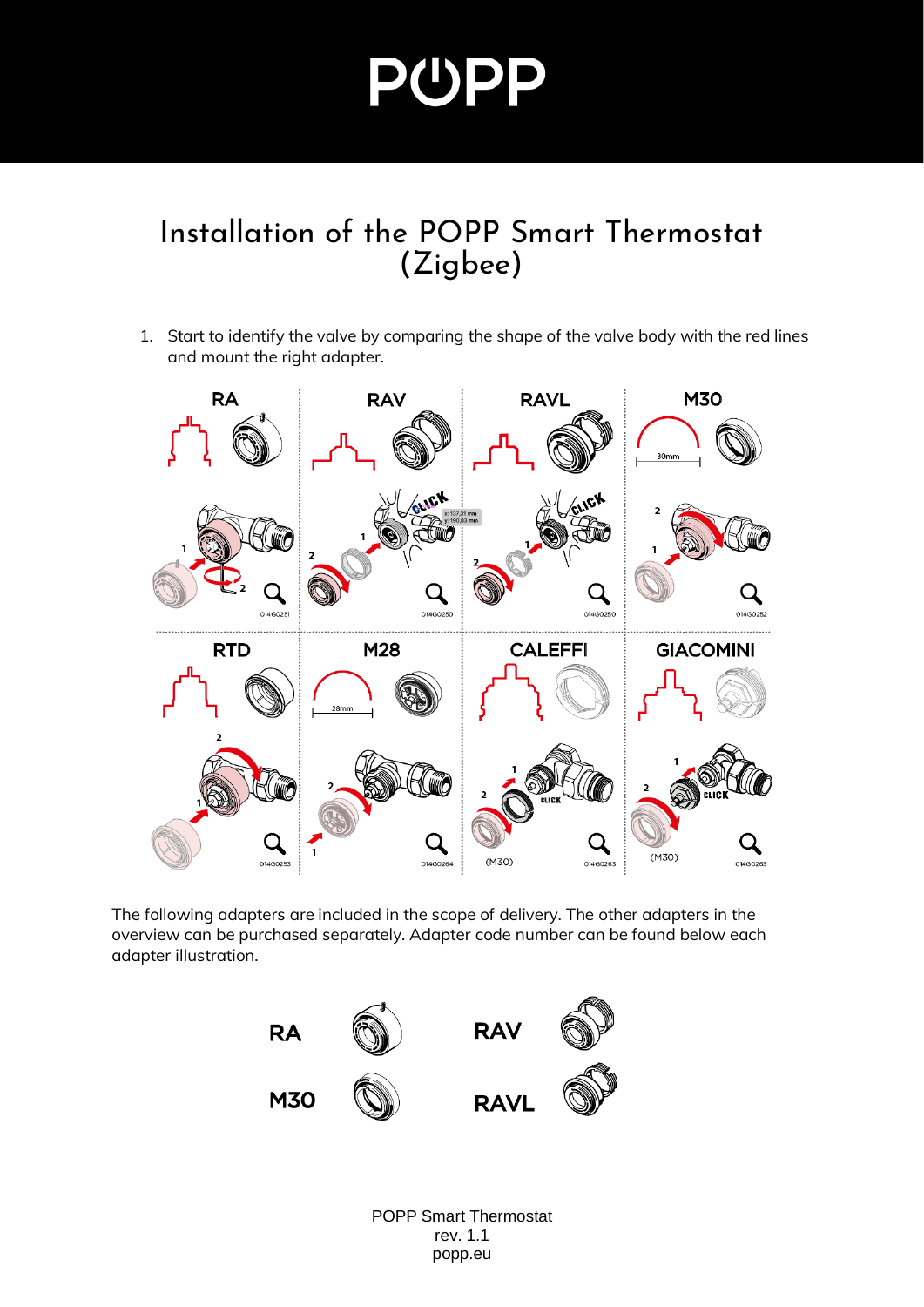2. Insert the batteries batteries and mount the thermostat onto the adapter by turning it until you hear a click. Leave the POPP Smart Thermostat (Zigbee) in mounting mode which will be shown by "M" on the display.



- 3. Open the app or user interface of your Zigbee gateway. Refer to the user manual of the gateway to start the Zigbee connection mode in your app or user interface.
- 4. Start the Zigbee connecting mode in the App or user interface.
- 5. Press the button on the POPP Smart Thermostat (Zigbee) once. The connection icon on the screen starts flashing.



6. The POPP Smart Thermostat (Zigbee) will appear in the app or user interface.